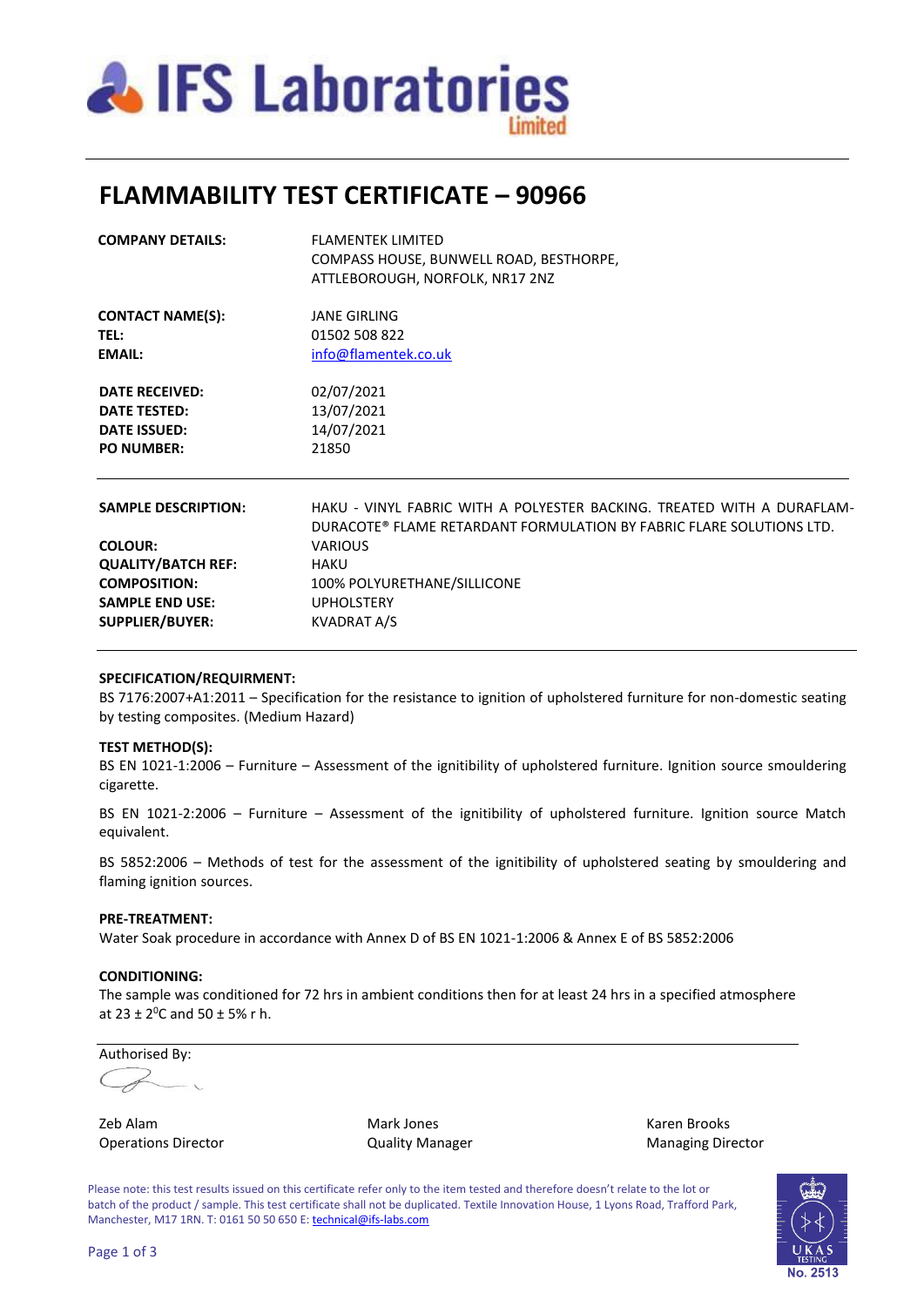

# **FLAMMABILITY TEST CERTIFICATE – 90966**

### **TEST RESULTS:**

"The Following test results relate only to the ignitibility of the combination of the materials under the particular conditions of test; they are not intended as a means of assessing the full potential fire hazard of the materials in use."

| TEST CRITERIA - 1021-1 (CIGARETTE TEST)<br><b>FILLING MATERIAL USED:</b> | <b>INITIAL TEST</b><br>GB33M   |                      | <b>REPEAT TEST</b><br>GB33M |
|--------------------------------------------------------------------------|--------------------------------|----------------------|-----------------------------|
| Smouldering ceased                                                       | <b>FTS</b>                     |                      | <b>FTS</b>                  |
| PROGRESSIVE SMOULDERING CRITERIA (3.1)                                   |                                |                      |                             |
| Unsafe escalating combustion (3.1a)                                      | <b>NO</b>                      |                      | <b>NO</b>                   |
| Smoulders to extremities (3.1b)                                          | <b>NO</b>                      |                      | <b>NO</b>                   |
| Smoulders through thickness (3.1c)                                       | <b>NO</b>                      |                      | <b>NO</b>                   |
| Smoulders for more than 1 hr (3.1d)                                      | <b>NO</b>                      |                      | NO.                         |
| Presence of active smouldering on final examination? (3.1e)              | <b>NO</b>                      |                      | <b>NO</b>                   |
| Evidence of melting, charring, dripping?                                 | Melting:<br>$\sim 10$          | Charring:            | Dripping: $\Box$            |
| <b>FLAMING CRITERIA (3.2)</b>                                            |                                |                      |                             |
| Cover Split?                                                             | <b>NO</b>                      |                      | <b>NO</b>                   |
| Occurrence of flames?                                                    | <b>NO</b>                      |                      | <b>NO</b>                   |
| <b>TEST RESULT</b>                                                       | <b>PASS</b>                    |                      | <b>PASS</b>                 |
|                                                                          |                                |                      |                             |
| TEST CRITERIA - 1021-2 (MATCH TEST)                                      | $1st$ Test                     | 2 <sup>nd</sup> Test | 3 <sup>rd</sup> Test        |
| FILLING MATERIAL USED:                                                   | GB33M                          | GB33M                | GB33M                       |
| Flaming ceased: (Min(s) Sec(s))                                          | 0.00                           | 0.00                 | 0.00                        |
| PROGRESSIVE SMOULDERING CRITERIA (3.1)                                   |                                |                      |                             |
| Unsafe escalating combustion (3.1a)                                      | <b>NO</b>                      | <b>NO</b>            | <b>NO</b>                   |
| Smoulders to extremities (3.1b)                                          | <b>NO</b>                      | <b>NO</b>            | NO.                         |
| Smoulders through thickness (3.1c)                                       | <b>NO</b>                      | <b>NO</b>            | <b>NO</b>                   |
| Smoulders for more than 1 hr (3.1d)                                      | <b>NO</b>                      | N <sub>O</sub>       | <b>NO</b>                   |
| Evidence of melting, charring, dripping?                                 | Melting: $\boxed{\phantom{a}}$ | Charring: $\Box$     | Dripping:                   |
| <b>FLAMING CRITERIA (3.2)</b>                                            |                                |                      |                             |
| Unsafe escalating combustion (3.2a)                                      | <b>NO</b>                      | <b>NO</b>            | <b>NO</b>                   |
| Test assembly consumed (3.2b)                                            | <b>NO</b>                      | <b>NO</b>            | <b>NO</b>                   |
| Flaming to extremities and thickness (3.2c) (3.2d)                       |                                | <b>NO</b>            | NO.                         |
|                                                                          | <b>NO</b>                      |                      |                             |
| Flaming continued for more than 120 seconds                              | <b>NO</b>                      | <b>NO</b>            | <b>NO</b>                   |
| Cover split?                                                             | <b>NO</b>                      | NO.                  | NO.                         |
| <b>TEST RESULT</b>                                                       | <b>PASS</b>                    | <b>PASS</b>          | <b>PASS</b>                 |

Please note: the test results issued on this certificate refer only to the item tested and therefore doesn't relate to the lot or batch of the product / sample. This test certificate shall not be duplicated. Textile Innovation House, 1 Lyons Road, Trafford Park, Manchester, M17 1RN T: 0161 50 50 650 E[: technical@ifs-labs.com](mailto:technical@ifs-labs.com)